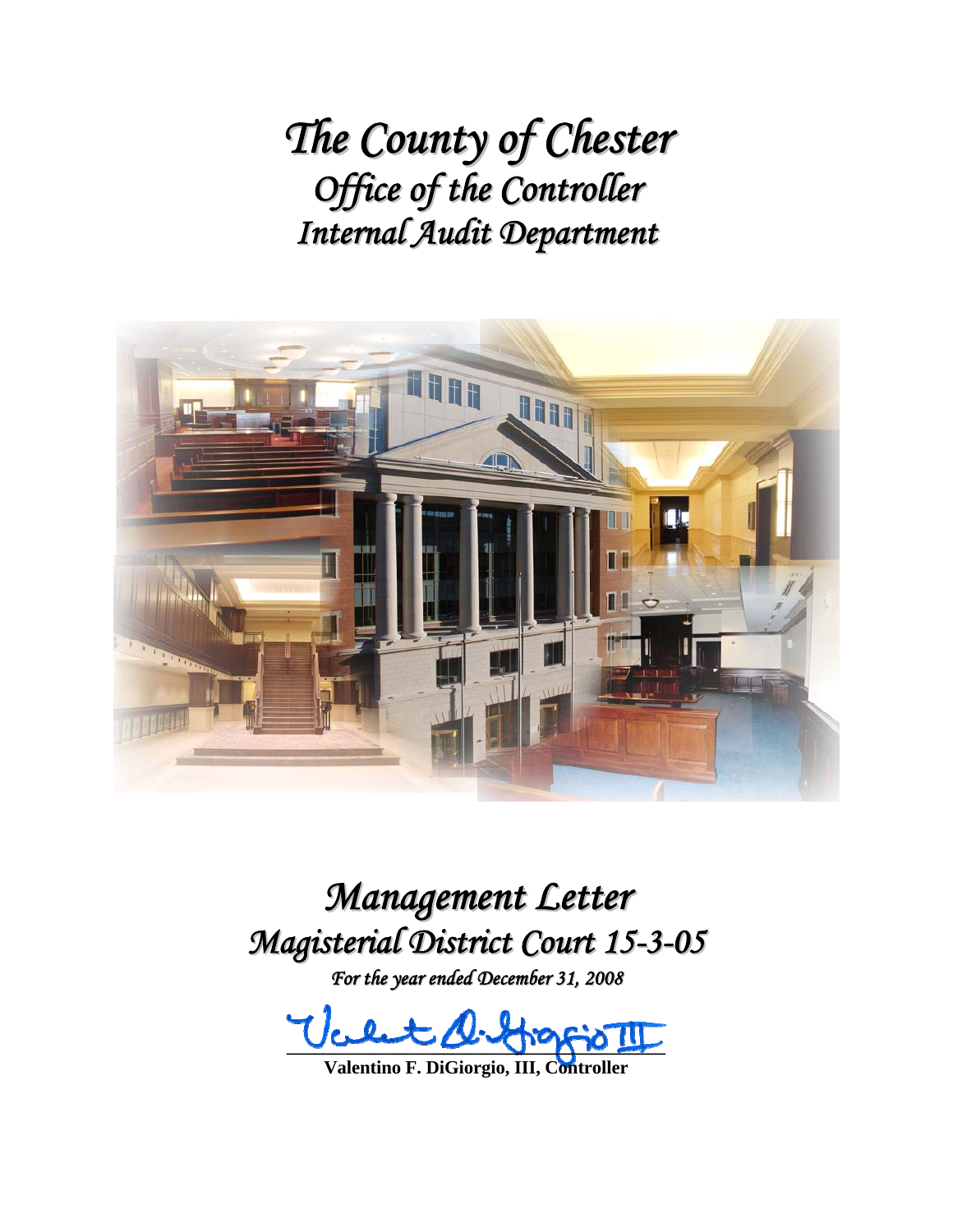### **To: District Judge Harry W. Farmer**

#### *Introduction*

On August 28, 2009, Internal Audit completed an audit of Magisterial District Court 15-3-05 (*District Court*). Carissa M. Petrelia was the auditor-in-charge. Internal Audit is required by the Pennsylvania County Code to review district courts annually to ensure compliance with policies and procedures mandated by the Administrative Office of Pennsylvania Courts and/or District Justice Administration and to assess their overall internal control structure. The scope of our audit included a review of the following:

- Cash and Petty Cash
- **Undisbursed Funds**
- Cash Receipts
- Manual Receipts
- Cash Disbursements
- Voided Transactions
- Overall Compliance.

We conducted our audit in accordance with generally accepted auditing standards and standards applicable to financial audits contained in Government Auditing Standards published by the Comptroller of the Untied States. We have also issued our Independent Auditor's Report on Compliance and Internal Control over Financial Reporting concurrent with this Management Letter. Disclosures and other information in that Report (also dated August 28, 2009) should be considered in conjunction with this Management Letter.

#### *Executive Summary*

The management and staff of the *District Court* are, in all material respects, in compliance with policies and procedures set forth by the Administrative Office of Pennsylvania Courts and directives imposed by District Justice Administration.

Internal Audit would like to thank the management and staff of the *District Court* for their cooperation and assistance during the course of this audit.

Please feel free to contact our office at (610) 344-6064 should you have any questions or concerns.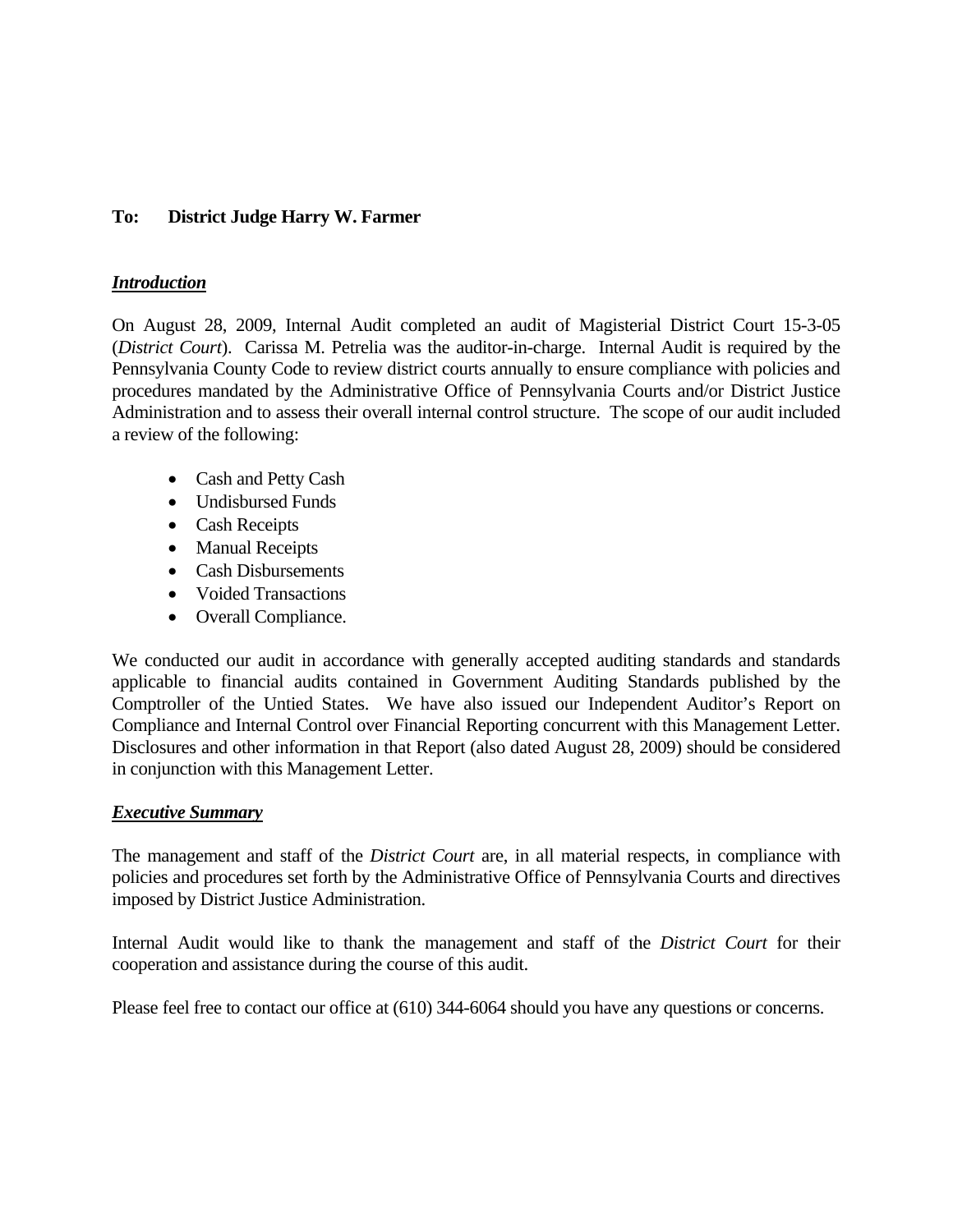### **COUNTY OF CHESTER**

## **MAGISTERIAL DISTRICT COURT 15-3-05**

# **FINDINGS AND RECOMMENDATIONS**

# **FOR THE YEAR ENDED DECEMBER 31, 2008**

## **I. INTERNAL CONTROL FINDINGS AND RECOMMENDATIONS**

## AUTHORIZATION / RECONCILIATION / DOCUMENTATION

### Finding 1: Cash

In March, 2008 the *District Court* needed to process a \$2.00 credit adjustment due to an over credit given by the bank. The Office Manager wrote a letter to the bank requesting them to debit the *District Court's* account for \$2.00. The Office Manager was told that the bank does not correct anything under \$10.00. As a result, the *District Court's* checking account is overstated by \$2.00.

#### Recommendation

Internal Audit recommends that the *District Court* contact the bank again to have the checking account reduced by \$2.00. Once the adjustment is processed by the bank, the *District Court* will need to process an offsetting debit adjustment on the books.

#### *Auditee Response*

*I, Sherri Allen, went to National Penn Bank and spoke with the Head Teller, Mary Anne on 8/7/09. She assured me that this \$2.00 adjustment would show on our next bank statement.* 

#### Finding 2: Cash

In August, 2007 the *District Court* needed to process a \$0.03 credit adjustment due to bank deposit error on 8/3/2007. The Office Manager wrote a letter to the bank asking them to correct the matter in September, 2007, however the bank did not follow through. As a result, the *District Court's* checking account remains overstated by \$0.03. For the year ending 2008 this matter is unresolved.

#### Recommendation

Internal Audit recommends that the *District Court* contact the bank again to have the checking account reduced by \$0.03. Once the adjustment is processed by the bank, the *District Court* will need to process an offsetting debit adjustment on the books.

#### *Auditee Response*

*I, Sherri Allen, went to National Penn Bank and spoke with the Head Teller, Mary Anne on 8/7/09. She assured me that this \$0.03 adjustment would show on our next bank statement.*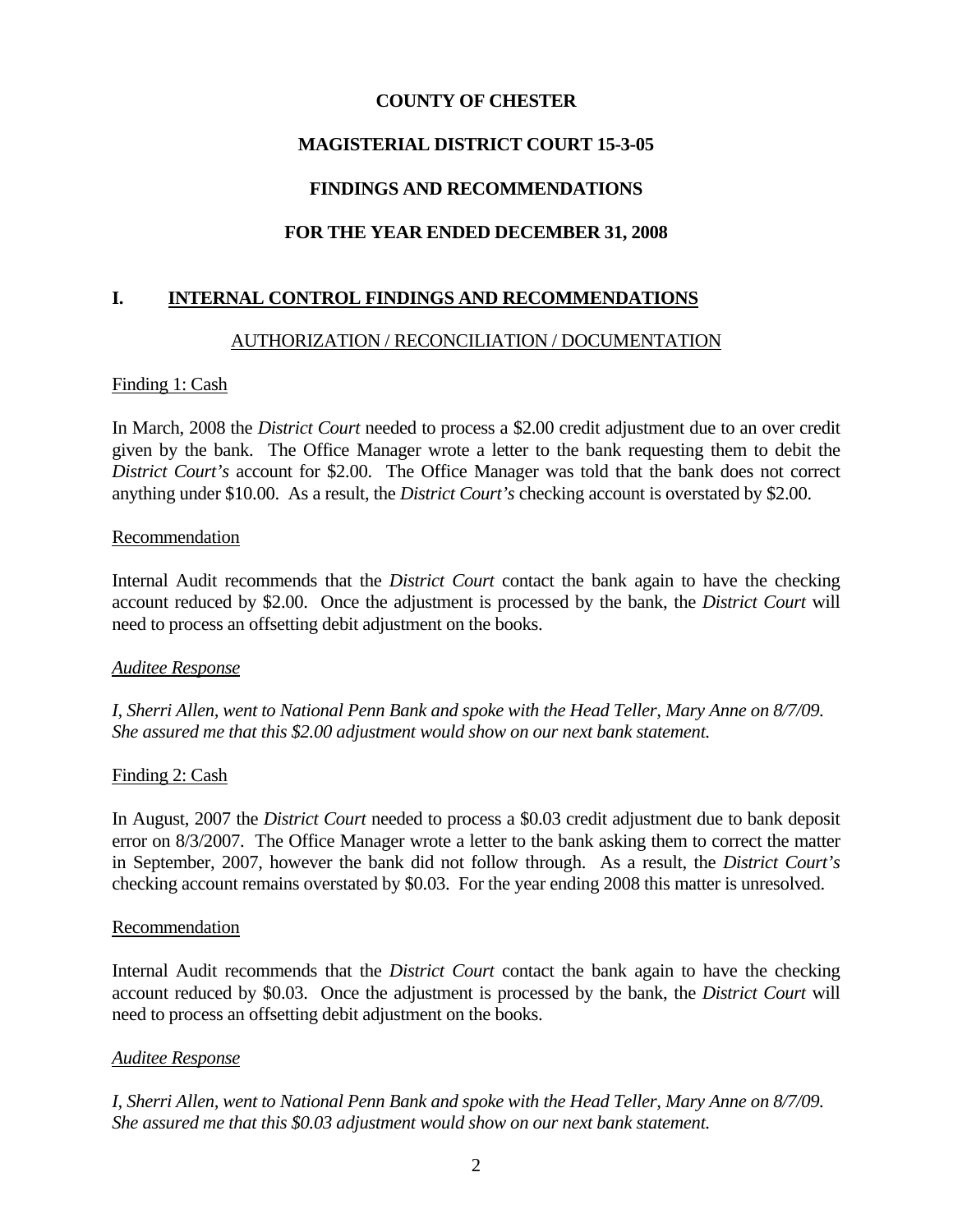### **COUNTY OF CHESTER**

## **MAGISTERIAL DISTRICT COURT 15-3-05**

## **FINDINGS AND RECOMMENDATIONS**

## **FOR THE YEAR ENDED DECEMBER 31, 2008**

# **II. COMPLIANCE WITH POLICIES AND PROCEDURES**

In order to test compliance with all applicable policies and procedures, Internal Audit selected a statistical sample of 25 case files out of a total population of 5,785 case files created in 2008. In addition, we performed other related tests of cash receipts, cash disbursements, manual receipts, undisbursed funds, and voided transactions. Sample sizes for the tested areas were determined through a risk assessment analysis based on the results of the *District Court's* prior year audit and current year case load. We believe the results of our tests are representative of the entire population on the basis of accepted audit sampling principles.

#### Finding 1: Cash Disbursements

Internal Audit noted that in 1 instance a check was issued without an authorized signature.

#### **Recommendation**

Internal Audit recommends that members of the staff exercise greater care to ensure that disbursement checks contain an authorized signature.

#### *Auditee Response*

*District Court will take better care in making sure that all checks are signed prior to leaving the office.*